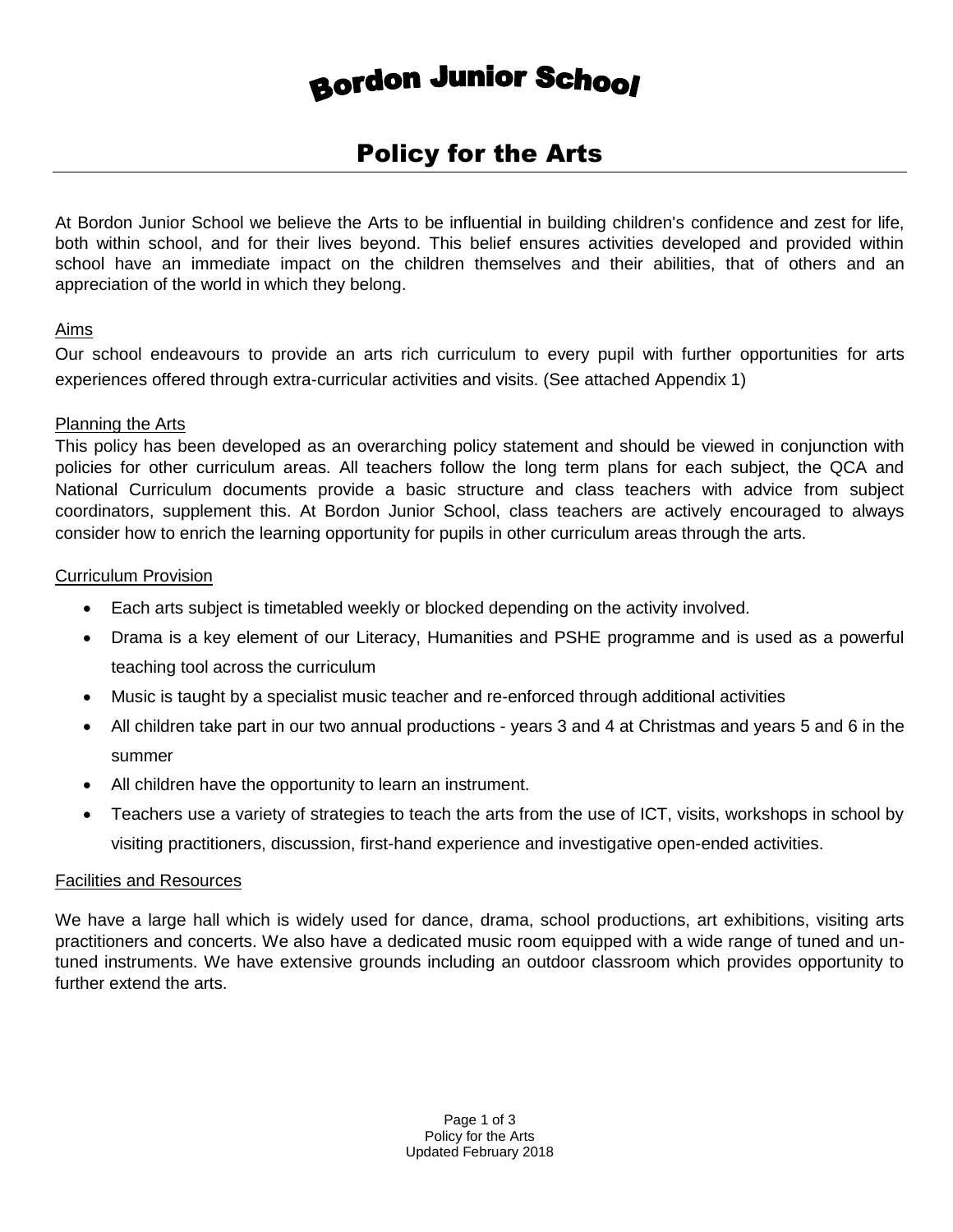# Assessment, Recording and Reporting

Learning outcomes are structured and matched appropriately for each lesson. Assessment is measured against the criteria set for each lesson which is made clear to each pupil during the lesson. Assessment can take various forms:

- Comparison with pupil's previous work.
- Discrete comparison with peers
- Pupil's ability to select appropriate materials.
- Pupil's organisational and collaborative skills
- Pupil's ability to respond to the visual curriculum.
- Judgment of pupils developmental skills

Recording the arts curriculum is through photographic evidence, pupil conferencing, progress interviews with parents and through the annual written pupil report.

# Equal Opportunities

We aim to provide arts opportunities to **all** our pupils, regardless of gender, race, disability or cost (in the case of external visits and visitors)

ICT

Bordon Junior School has an ICT suite available to whole class or small groups as well as interactive whiteboards in all classrooms and banks of laptops for use in classes. We believe that being able to access a wide range of programs and information can inspire and develop creativity across the curriculum. Classes also have access to digital cameras and videoing facilities.

# Extra-curricular Clubs

We aim to use staff, parental expertise and specialised outside agencies to offer a wide range of arts based clubs at both lunchtimes and after school. These include a multitude of Arts related activities.

This policy was formulated by the Head teacher and staff. It is reviewed annually by the Governing Body of Bordon Junior School.

January 2015